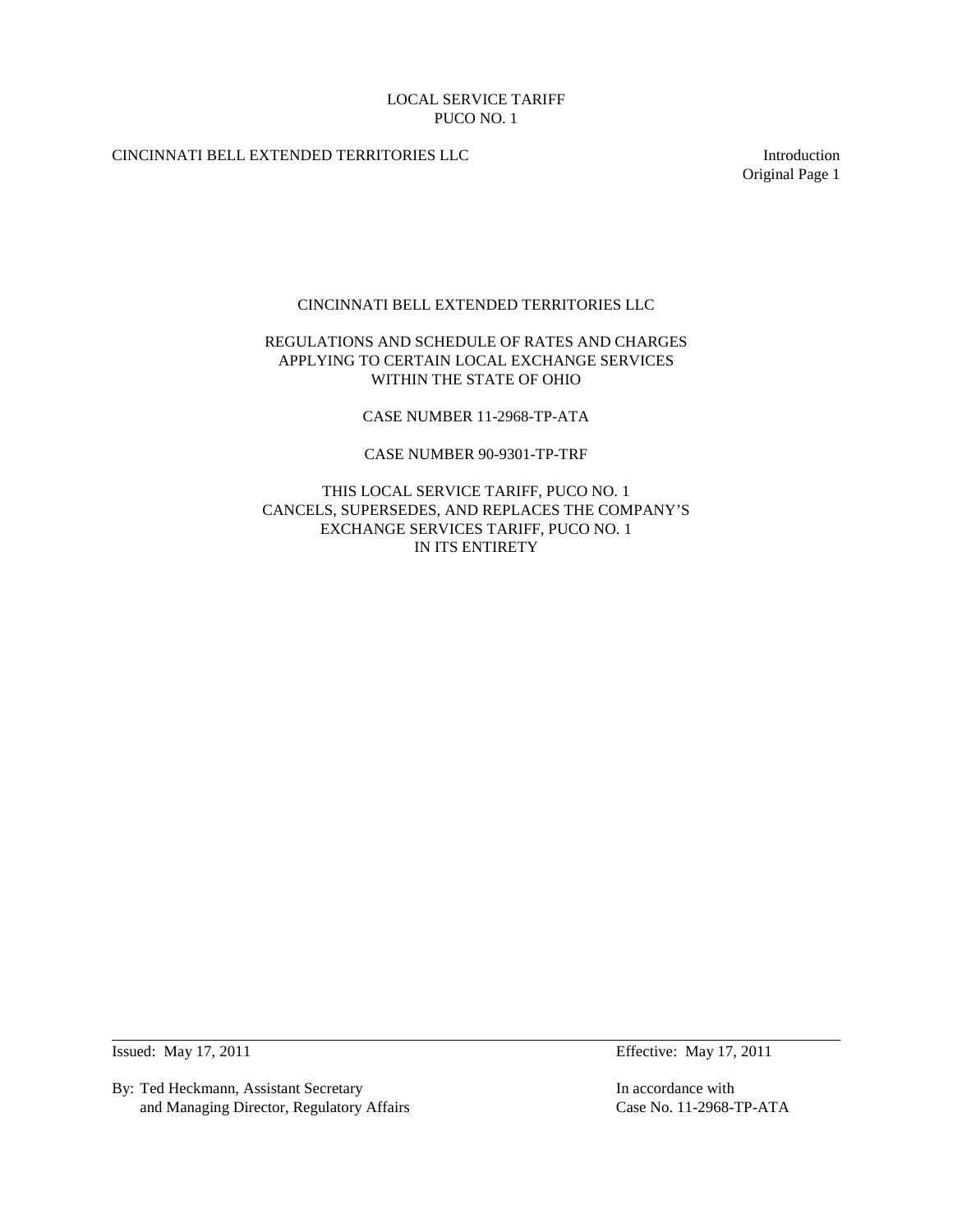### CINCINNATI BELL EXTENDED TERRITORIES LLC Introduction

Original Page 2

### APPLICATION OF TARIFF

This tariff sets forth the service offerings, rates, terms and conditions applicable to the furnishing of intrastate communications services by Cincinnati Bell Extended Territories LLC to customers within the state of Ohio pursuant to PUCO Case No. 06-1345-TP-ORD. Local exchange services will be provided only in those areas in which a valid interconnection agreement is in effect.

The specific counties in which service is provided are as follows:

Butler Clark Clinton Greene Miami Montgomery Preble Warren

By: Ted Heckmann, Assistant Secretary **In accordance with** In accordance with and Managing Director, Regulatory Affairs Case No. 11-2968-TP-ATA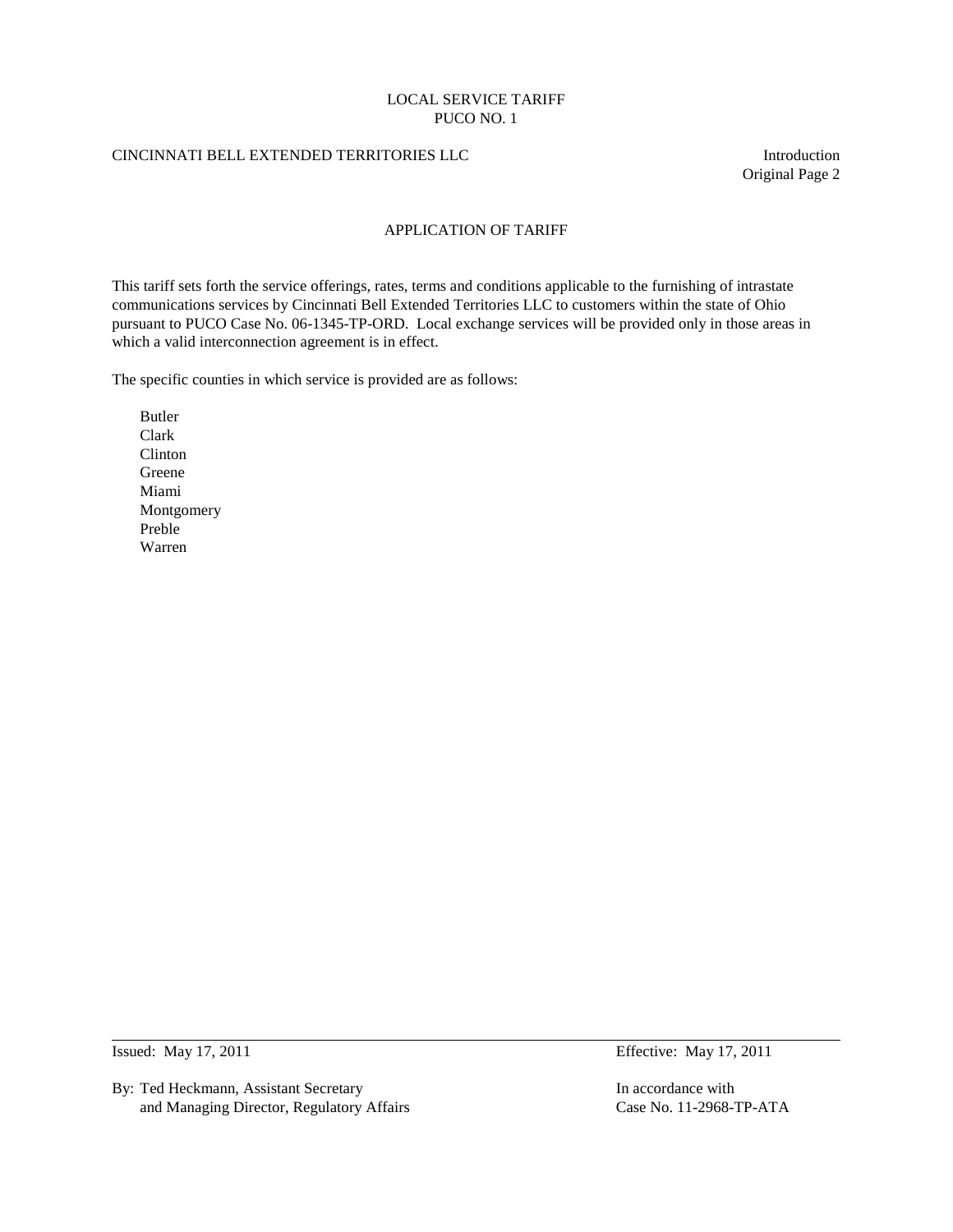## CINCINNATI BELL EXTENDED TERRITORIES LLC Introduction

2nd Revised Page 3 Cancels 1<sup>st</sup> Revised Page 3

# APPLICATION OF TARIFF

The specific exchanges where the Company provides local exchange services are as follows:

| Beavercreek                  |
|------------------------------|
| <b>Bellbrook</b>             |
| Camden                       |
| Centerville                  |
| Dayton                       |
| Englewood                    |
| Fairborn                     |
| Franklin                     |
| Gratis                       |
|                              |
| Lebanon                      |
| Mason                        |
| Miamisburg - West Carrollton |
| Middletown                   |
| Monroe                       |
|                              |
| Morrow                       |
| Oxford                       |
|                              |
| South Lebanon                |
| Springfield                  |
| Reily                        |
| <b>Tipp City</b>             |
| Trenton                      |
| Trotwood                     |
| <b>Troy</b>                  |
| Vandalia                     |
| Xenia                        |
| Wilmington                   |

By: Ted Heckmann, Assistant Secretary In accordance with and Senior Director Regulatory & Government Affairs Case No. 90-9301-TP-TRF

Issued: February 26, 2021 Effective: February 26, 2021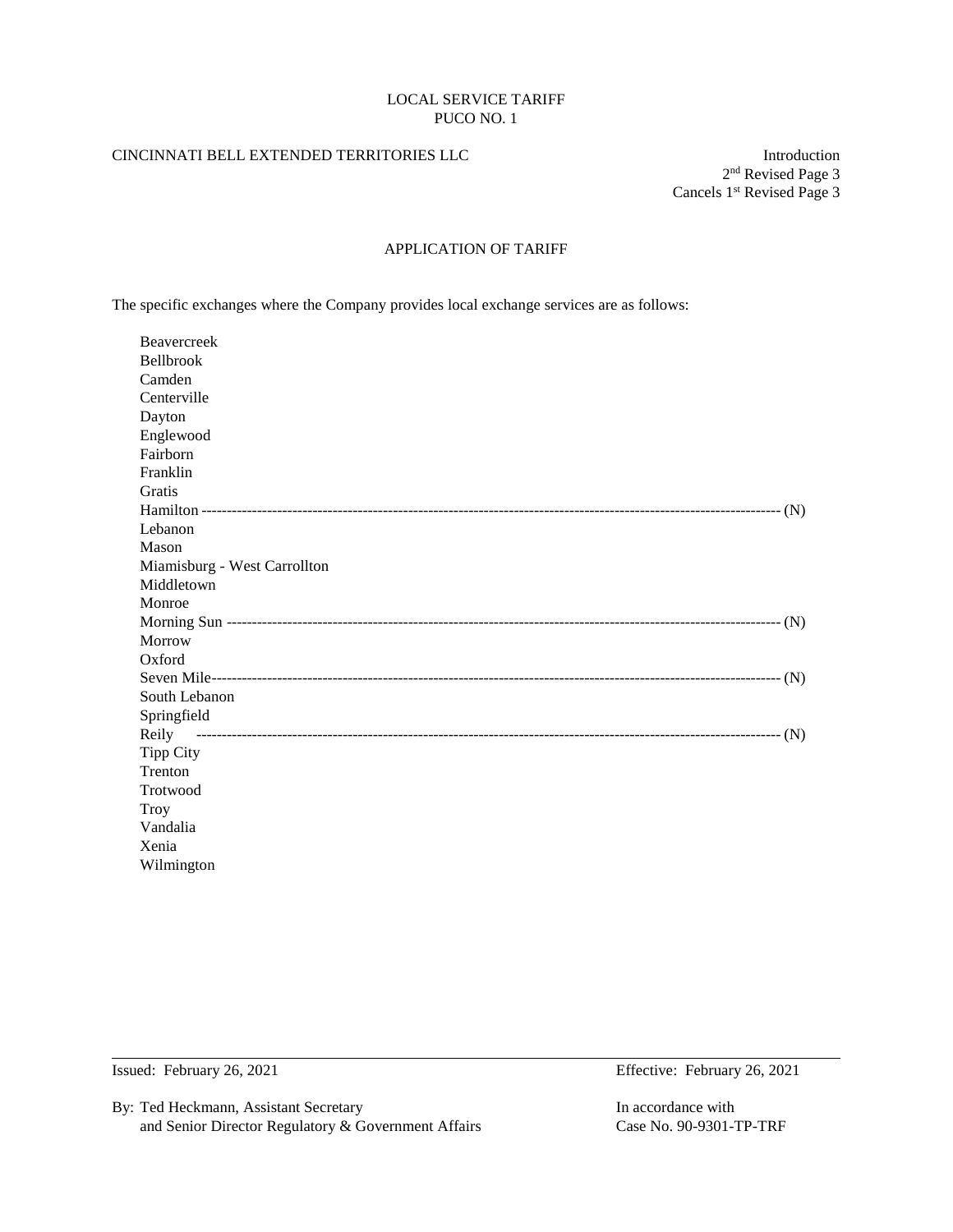# CINCINNATI BELL EXTENDED TERRITORIES LLC Introduction

Original Page 4

# LIST OF TARIFFS

# ACCESS SERVICE TARIFF, PUCO NO. 2

## LOCAL SERVICE TARIFF, PUCO NO. 1

The tariffs listed above contain the rates and regulations governing the furnishing of the respective services of Cincinnati Bell Extended Territories LLC in Ohio and are on file with the Public Utilities Commission of Ohio.

By: Ted Heckmann, Assistant Secretary **In accordance with** In accordance with and Managing Director, Regulatory Affairs Case No. 11-2968-TP-ATA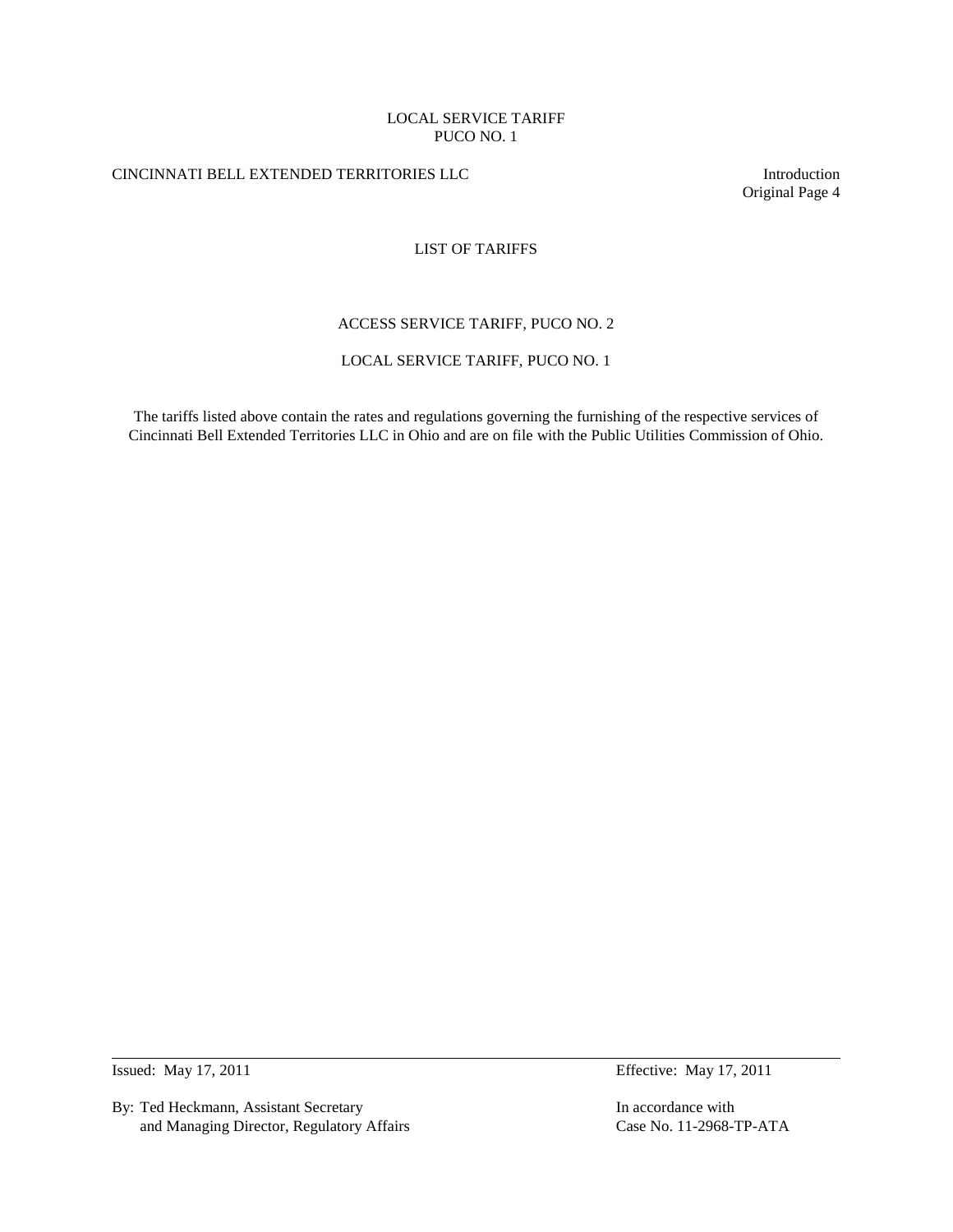## LOCAL SERVICE TARIFF

#### PUCO NO. 1

# CINCINNATI BELL EXTENDED TERRITORIES LLC Introduction

Original Page 5

# TABLE OF CONTENTS

### **Section**

By: Ted Heckmann, Assistant Secretary In accordance with and Managing Director, Regulatory Affairs Case No. 11-2968-TP-ATA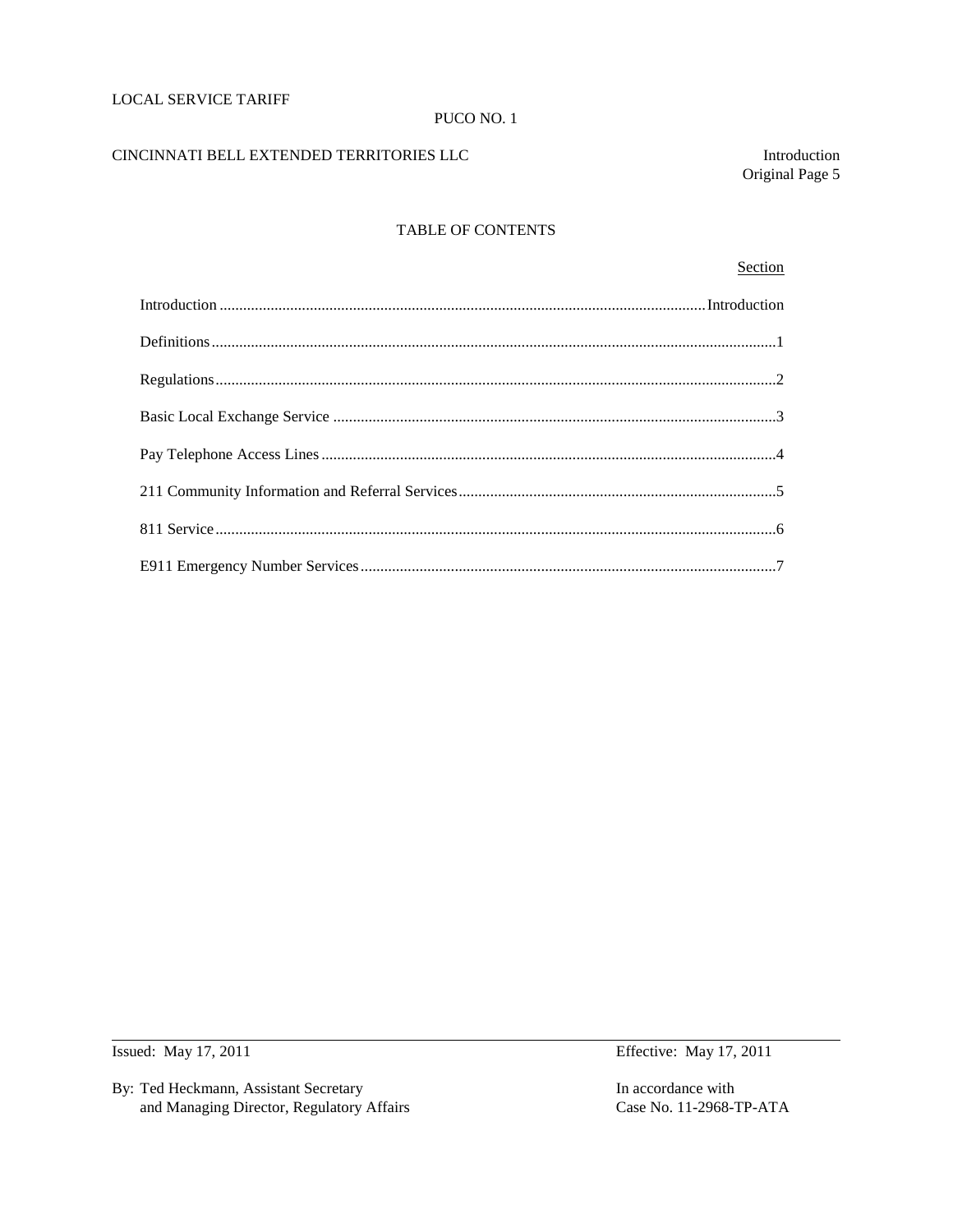# CINCINNATI BELL EXTENDED TERRITORIES LLC Introduction

Original Page 6

# EXPLANATION OF SYMBOLS

| (C) | Indicates changed regulation                             |
|-----|----------------------------------------------------------|
| (D) | Indicates discontinued rate or regulation                |
| (I) | Indicates increase in rate                               |
| (M) | Indicates matter relocated without change                |
| (N) | Indicates new rate or regulation                         |
| (R) | Indicates reduction in rate                              |
|     | Indicates a change in text but not in rate or regulation |

By: Ted Heckmann, Assistant Secretary In accordance with and Managing Director, Regulatory Affairs Case No. 11-2968-TP-ATA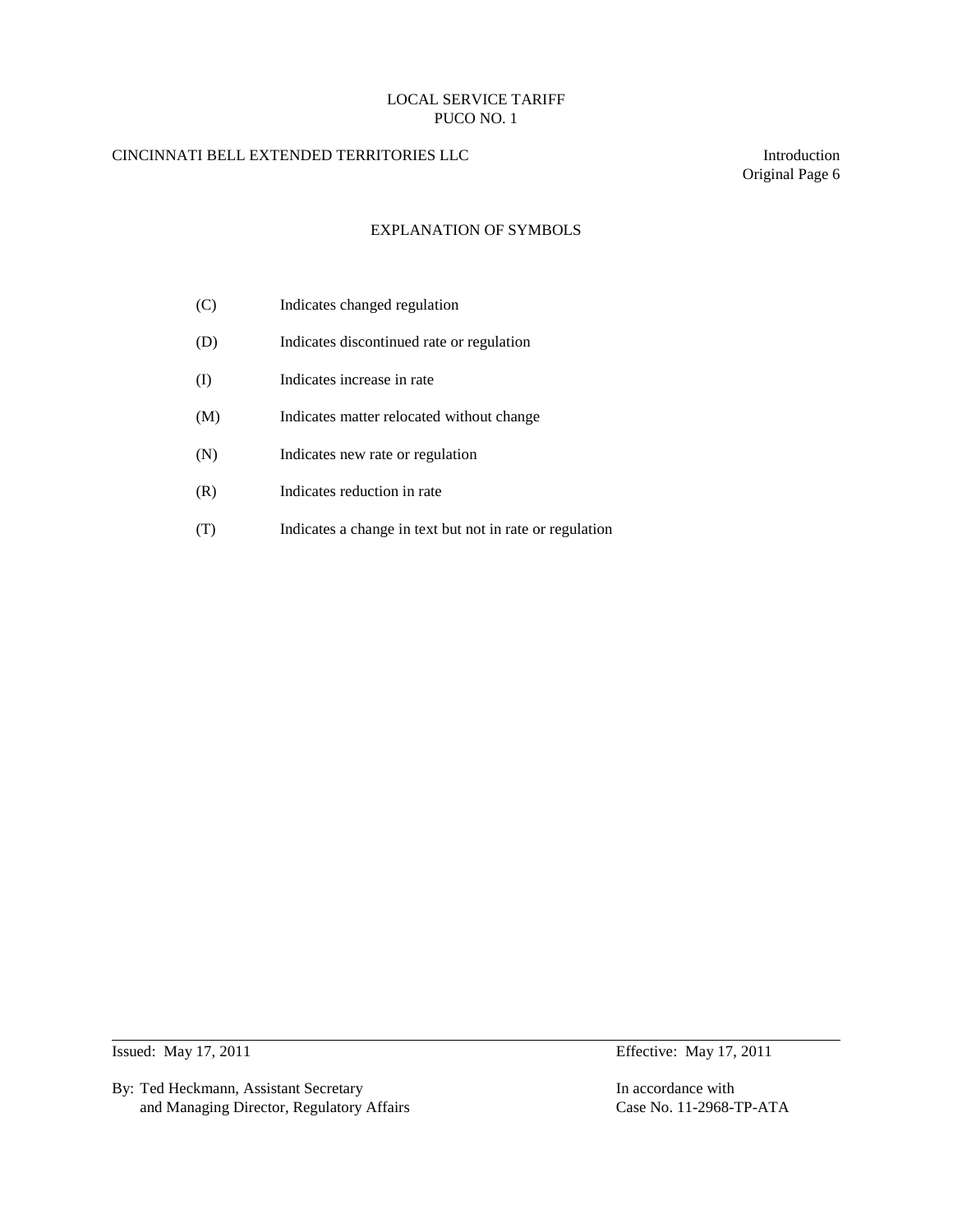# CINCINNATI BELL EXTENDED TERRITORIES LLC Introduction

Original Page 7

## INDEX

|                                                            | Section                   | Page           |
|------------------------------------------------------------|---------------------------|----------------|
| 211 Community Information and Referral Service             | 5                         | 1              |
| 811 Service (Call Before You Dig)                          | 6                         | 1              |
| 911 Service                                                | 7                         | 1              |
| <b>Access Services</b>                                     | See Access Service Tariff |                |
| Application for Service                                    | $\overline{2}$            | 8              |
| <b>Basic Local Exchange Service</b>                        | 3                         | 1              |
| Local Calling Area                                         | 3                         | 3              |
| <b>Monthly Rates</b>                                       | 3                         | 6              |
| Nonrecurring Charges                                       | $\mathfrak{Z}$            | 6              |
| <b>Restoral of Service</b>                                 | 3                         | 6              |
| Call Before You Dig (811)                                  | 6                         | 1              |
| Class of Service                                           | 1                         | $\mathbf{1}$   |
| Community Information and Referral Service (211)           | 6                         | $\mathbf{1}$   |
| Connection of Customer-Provided Equipment, Systems, Wiring | $\overline{2}$            | 5              |
| Damages (Liability)                                        | $\mathfrak 2$             | $\overline{c}$ |
| Defacement of Premises (Liability)                         | $\overline{2}$            | $\overline{4}$ |
| Definitions                                                | 1                         | $\mathbf{1}$   |
| <b>Demarcation Point</b>                                   | 1                         | 3              |
| Denial or Disconnection of Service                         | $\overline{c}$            | 13             |
| Deposits                                                   | $\overline{c}$            | 11             |
| <b>Directories</b>                                         | $\overline{2}$            | 15             |
| Establishment and Furnishing of Service                    | $\overline{2}$            | 8              |
| <b>Exchanges Served</b>                                    | Introduction              | 3              |
| Flat Rate Telephone Service                                | 1                         | 4              |
| <b>Initial Service Period</b>                              | $\overline{2}$            | 15             |
| Liability of the Company                                   | $\overline{c}$            | $\overline{c}$ |
| Local Calling Area                                         | 3                         | 3              |

By: Ted Heckmann, Assistant Secretary In accordance with and Managing Director, Regulatory Affairs Case No. 11-2968-TP-ATA